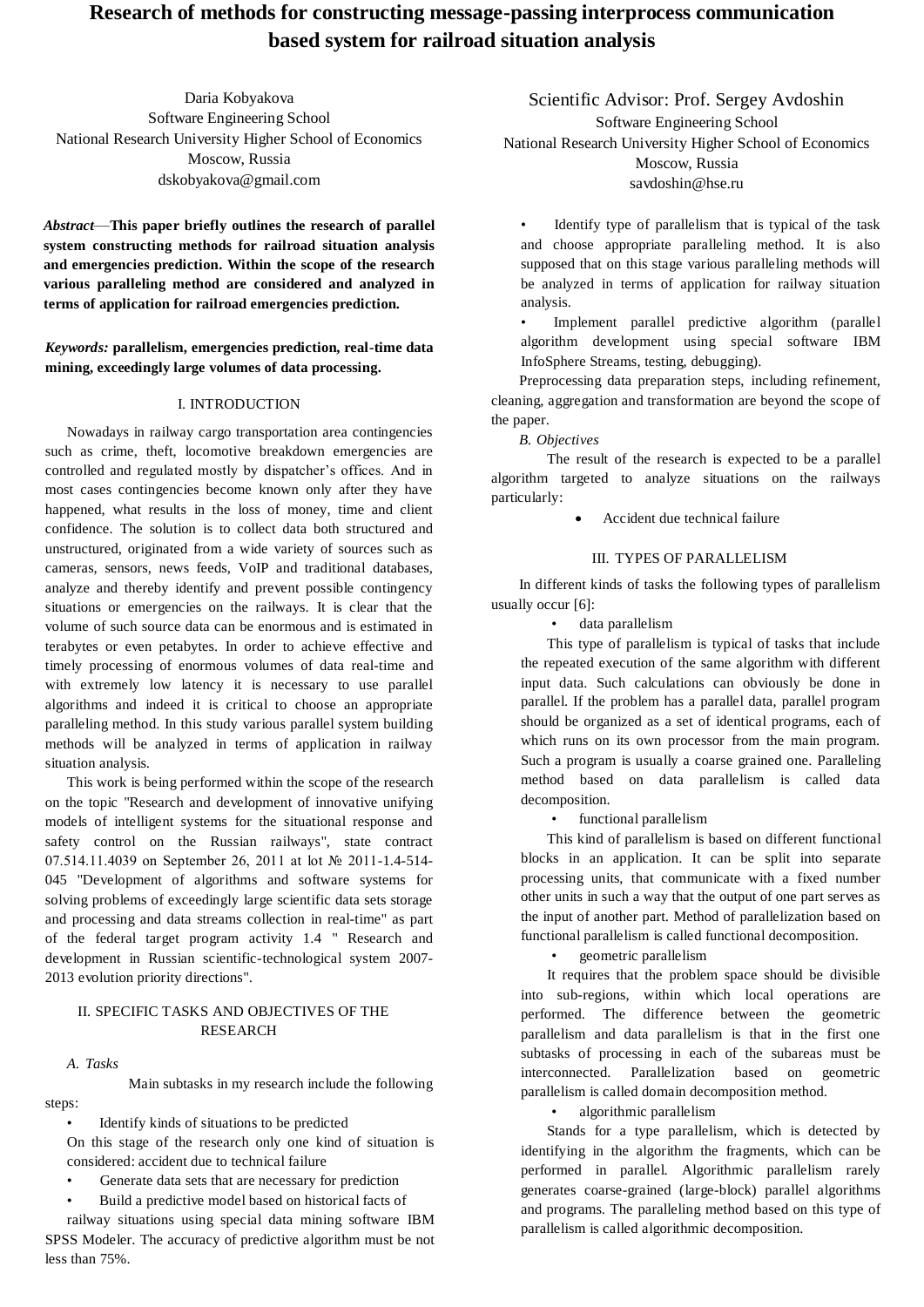#### • pipelined parallelism

This type of parallelism is typical of task in which input data must go through several stages of processing. In this case it is natural to use the pipeline decomposition of a task.

# • «disorderly» parallelism

Often occurs in classes of algorithms where the possible number of parallel branches and the computational complexity are a priori unknown and depend on a specific task.

# IV. PARALLEL PREDICTIVE ALGORITHM DEVELOPMENT

### *A. The process of model training*

All information (data about precedents) required for the model construction is going to be extracted from operational sources to a special file containing of a table with facts hereinafter referred to as full set. The rows in the table represent precedents, and the columns are attributes of each precedent. In the last column there are losses suffered as a result of each situation. Then, in order to build accurate losses- prediction model, two random samples from full set must be selected:

- training (learning) sample;
- control (testing) sample

Building the predictive model on the learning sample will result in a certain function F, mapping X (a set of attribute values for each precedent) to Y - the predicted value of possible losses. Class of the function depends on the learning technique. Some of such techniques are supposed to be considered during the analysis:

- Logistic regression
- Neural Networks
- QUEST
- Decision-tree
- C&R Tree

To assess the quality of the obtained model it must be run on the testing sample, then the predicted losses will be compared to the actual damage by calculating special metric ROC, which shows the accuracy of predicted values or average forecast error [2]. However there is still the risk that the obtained error may be strongly dependent on how the full sample has been split in learning and control ones. Therefore, the next step should be so called cross-validation. Cross validation is a statistical method of evaluating and comparing learning algorithms that assumes that full sample should be divided into subsets for training and validation randomly multiple times [3]. 10-fold cross validation is commonly used [4]. For each split must be calculated ROC. Then averaging will be used in order to estimate prediction error of each learning technique. The algorithm that comes out best (minimal) average ROC is considered as superior to the other one.

#### *B. Parallelization in model training process*

In the posed task parallelism occurs not only during real situations prediction but also on the model developing stage.

# *1. Predictive model development*

In real practice the size of the full sample is usually too large



therefore all the calculations can take a long time, what does not meet the target of timely response. The solution is to compute ROCs for each split in parallel. Thus *data parallelism* is typical of the posed task as it includes the repeated execution of the same algorithm with different input data. Algorithm parallelizing should be performed using data decomposition method. The process on the predictive model development will be organized as a set of identical processes, each of which runs on his slave processor from the main program that runs on the master processor.

### *C. Predictive model selection*

The initial set of features is as follows:

(<Part of the railroad>,< the average weight of trains passed through the area over the past day>,< device 1 serviceability>,< device 2 serviceability, temperature>)

We will train the model and select the most important for prediction features simultaneously. Training of the models is supposed to be carried on in 4 steps progressively complicating the relationship among the data.

Step 1. Firstly it's necessary to generate the initial set of five features. Dependencies should not be trivial, so assume that information about the serviceability of the device 2 is not always reliable (the device fails): sometimes the device 2 serviceability indicates "true", but really it has "false". In 80% of cases with such a failure railway accidents happen. The rest of the accidents occurs due to unknown reasons. Failure of the device in 50% of cases are due to too low or high temperatures. The remaining data do not have any explicit dependencies. The results of training the model on such data set are presented in table below.

|                      | Decision<br>tree | Neural<br><b>Networks</b> | Logistic<br>regression | <b>OUEST</b> | C&R<br>Tree |
|----------------------|------------------|---------------------------|------------------------|--------------|-------------|
| Training<br>accuracy | 0.331            | 0.821                     | 0.792                  | 0.842        | 0.848       |
| Testing<br>accuracy  | 0.333            | 0.815                     | 0.787                  | 0.829        | 0.837       |

According to the results decision tree algorithm will be excluded of the further selection process, because it's results on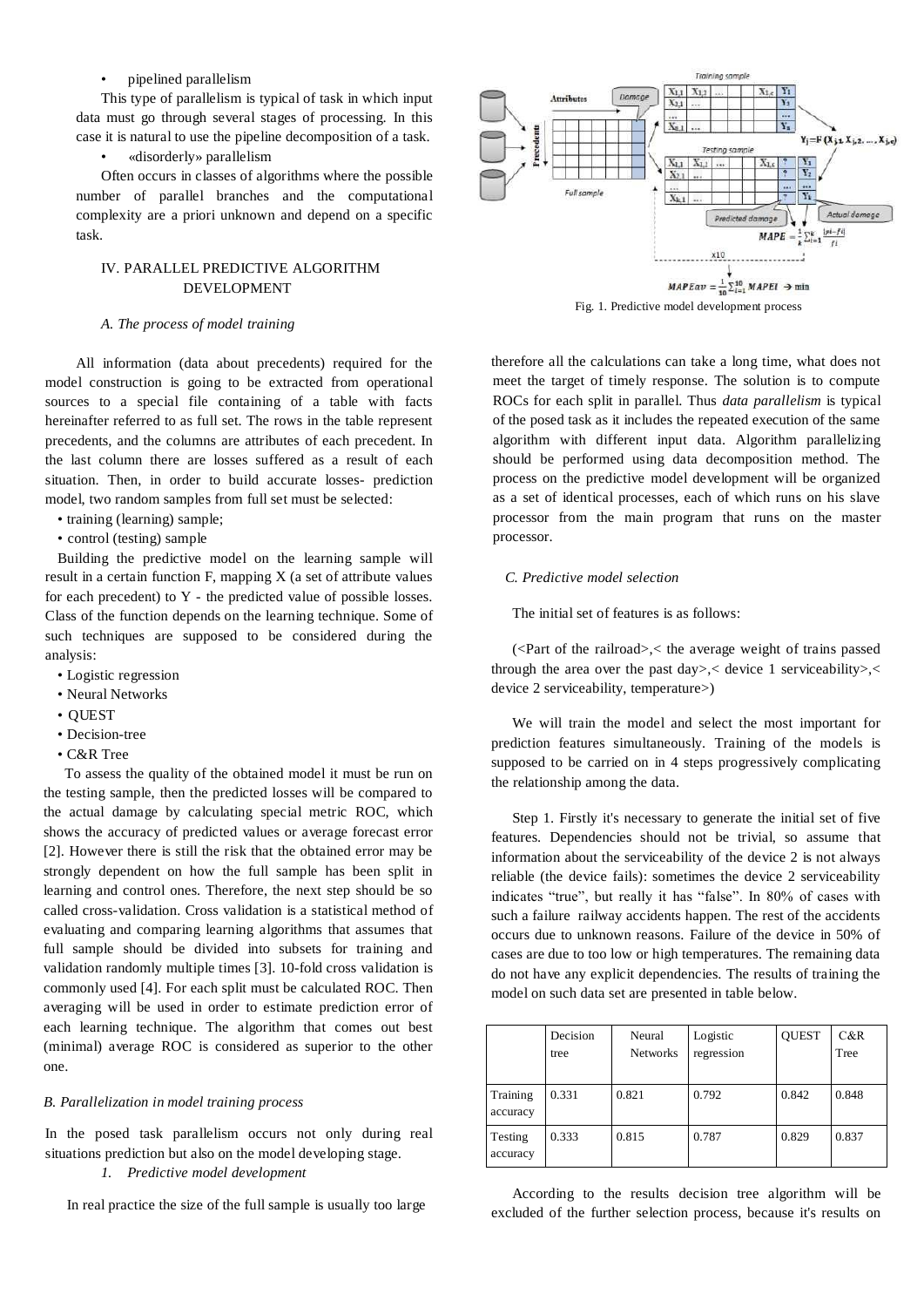the very first sample are unsatisfactory.

Step 2. On this step it's necessary to complicate the task of modes learning by increasing the number of predictors. Select most important for the prediction features from those available. In almost any problem of forecasting the question arises: what signs to use, and what not. The problem of features selection often arises from the fact that at the stages of formulation of the problem and the generation of data is not yet clear what the signs are prediction-useless or duplicate each other. The challenge for feature selection in its exhaustive search nature. If the number of sign is n, the number of non-empty subsets of 2n -1. Direct enumeration of all subsets is impossible if n is the order of 20 even in the most modern machines. Attributes synthesis (also called features extraction) is the approach to reduce dimensionality. It consists of finding a transformation of the original feature space into a new space of substantially smaller dimension. One of the well-known and frequently used methods is the sequential addition of features - ADD method. This method assumes adding to an existing set of one additional feature, and the choice of ones, which leads to the greatest predictive error decrease (or predictive model accuracy increase) on a testing sample. It should be noted that the ADD method reduces the complexity of brute force but sometimes it tends to include a set of extra (noise) features. In our case, the duplication of features can be neglected, because we have just the model of the real situation so it's simplicity assumes the minimum number of data set. All features available are:

 $\langle$  <Part of the railroad>, <average mass of trains passing through particular sector per day>, <device 1 serviceability>, <device 2 serviceability>, <temperature>, <device 3 serviceability>, <ware of contact wire>, <DISC - sensor reading>, <maneuverable light signal>, <input light signal>, <occupation intensity per day>).

 For best features selection, we take the predictive algorithm, which showed the best results in the first step –C&R tree.

After adding to the existing data set "device 3 serviceability" feature algorithm re-training came up with following results:

|                  | C&R Tree |
|------------------|----------|
| Training acuracy | 0.848    |
| Testing accuracy | 0.845    |

 Note that the accuracy of the model on the training set on average has not changed, but the accuracy of prediction on the testing sample increased. We conclude that this feature is not excess and leave it in the set of predictors. The next feature that we will check - the "wear of contact wire". The result of the experiment is shown in the following table:

|                   | C&R Tree |
|-------------------|----------|
| Testing accuracy  | 0.875    |
| Training accuracy | 0.874    |

The results indicate that this predictor is surely quite informative so leave it in the sample too.

After the sequential adding of the next 5 features the accuracy was practically unchanged, but after adding station battery indicator feature, the prediction accuracy was reduced, so this feature will not be considered in further process of algorithms training. Final sample get the following attributes:

 $\langle$  <Part of the railroad>,  $\langle$  average mass of trains passing through particular sector per day>, <device 1 serviceability>,  $\leq$  device 2 serviceability  $\lt$ ,  $\leq$  temperature  $\lt$ ,  $\leq$  device serviceability>, <ware of contact wire>, <DISC - sensor reading>, <maneuverable light signal>, <br/> <br/>battery voltage>, <input light signal>, <occupation intensity per day>).

The results of the re-training on the obtained sample are as follows:

|                      | <b>Neural Networks</b> | Logistic<br>regression | <b>QUEST</b> | C&R Tree |
|----------------------|------------------------|------------------------|--------------|----------|
| Training<br>accuracy | 0.862                  | 0.790                  | 0.849        | 0.875    |
| Testing<br>accuracy  | 0.857                  | 0.786                  | 0.848        | 0.875    |

Logistic regression came up with less accuracy than on the previous step. Since the following training stages are supposed to have more complex relationships this model will not be considered.

Step 3.Then complicate our relationships, and suppose that an accident occurs in only 50% of the device 2 failures, other emergencies do not have explicit dependencies.

|                      | Neural networks | <b>OUEST</b> | C&R Tree |
|----------------------|-----------------|--------------|----------|
| Training<br>accuracy | 0.884           | 0.892        | 0.928    |
| Testing<br>accuracy  | 0.886           | 0.890        | 0.926    |

Step 4. On the last step of models learning assume that 50% of cases when the device 2 fails, and the maneuverable light signal is "blue" (prohibitive), an accident occurs. The remaining data dependencies are not explicit.

|                      | Neural networks | <b>OUEST</b> | C&R Tree |
|----------------------|-----------------|--------------|----------|
| Training<br>accuracy | 0.932           | 0.949        | 0.874    |
| Testing<br>accuracy  | 0.928           | 0.947        | 0.849    |